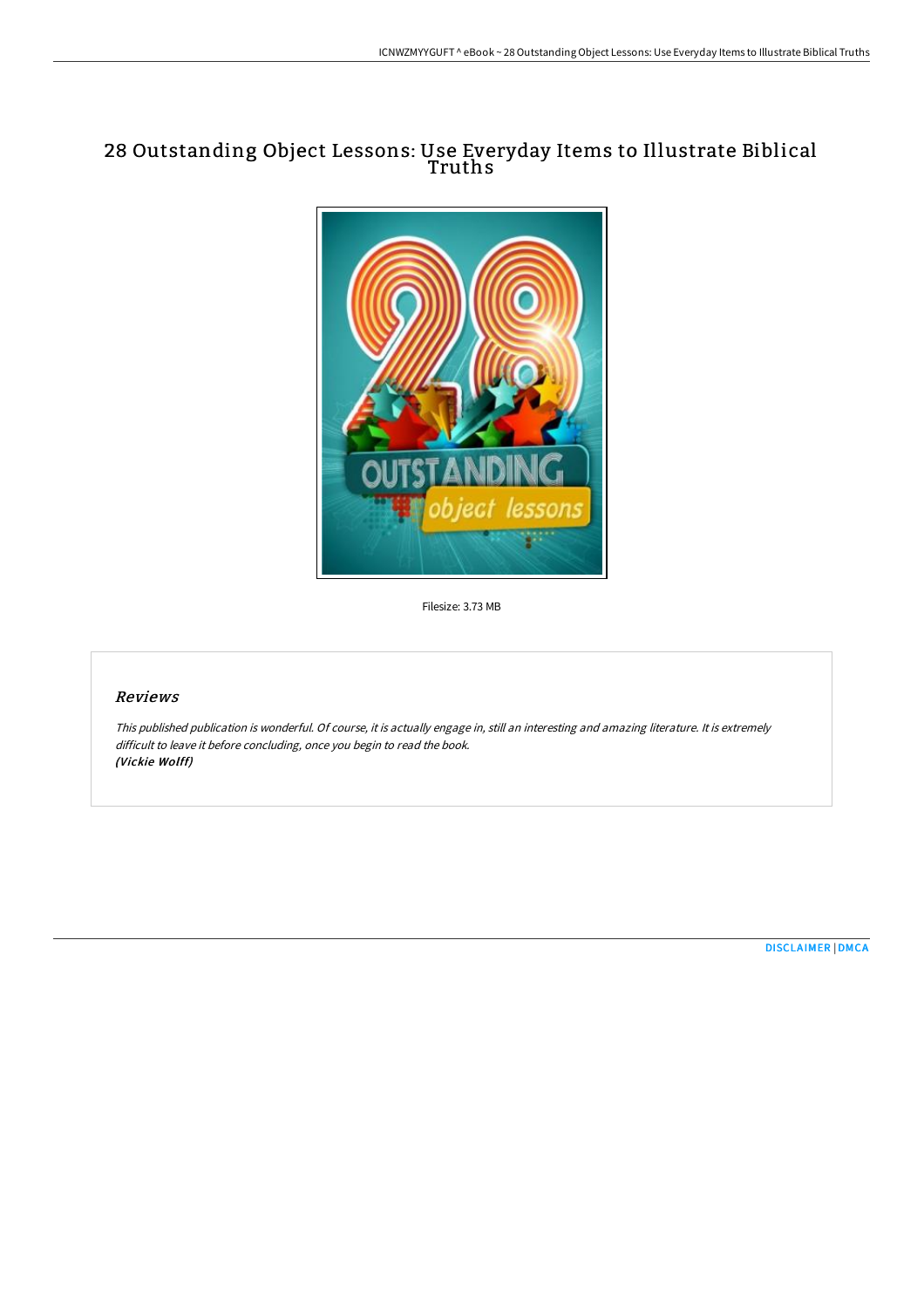## 28 OUTSTANDING OBJECT LESSONS: USE EVERYDAY ITEMS TO ILLUSTRATE BIBLICAL TRUTHS



**DOWNLOAD PDF** 

To read 28 Outstanding Object Lessons: Use Everyday Items to Illustrate Biblical Truths PDF, you should refer to the hyperlink below and save the ebook or have accessibility to additional information that are in conjuction with 28 OUTSTANDING OBJECT LESSONS: USE EVERYDAY ITEMS TO ILLUSTRATE BIBLICAL TRUTHS ebook.

Createspace, United States, 2015. Paperback. Book Condition: New. 279 x 216 mm. Language: English . Brand New Book \*\*\*\*\* Print on Demand \*\*\*\*\*.Discover How to Use Everyday Household Items to Illustrate Biblical Truths to Kids! In case you aren t familiar, Object Lessons involve taking an everyday item (flashlight, tupperware container, sneaker, etc.) and using it to illustrate a Biblical truth to your students. It s a great technique for grabbing children s attention and introducing them to some of the more abstract concepts in the Bible. Here s a few examples: 1) An extension cord can be used to represent the power of the Holy Spirit that keeps us plugged in to our father! 2) Mittens, hats and snow wear represent the whole armor of God 3) Cell phones remind us to phone home often when God s on the other end of the line Now you can get 28 deeply impactful, yet simple object lessons that use common household items to reveal the nature of God! Here s a glimpse inside: -Each of the 28 lessons includes a Message Overview, Scripture References, Materials Lists, Preparation Notes, and Concluding Prayer. -You ll also get a step by step Teaching Script containing the exact words you can use to drive the true meaning of the lesson home. -Most lessons take between 10 and 15 minutes if they are taught exactly as presented. (But you can easily shrink or expand the object lesson to fit your time constraints) -These lessons contain interactive elements that all your students (ages 4-14) can participate in. -Object Lessons can be used by any Denomination with any Bible translation. -The only materials you ll need are already lying around your house!.

 $PDF$ Read 28 [Outstanding](http://albedo.media/28-outstanding-object-lessons-use-everyday-items.html) Object Lessons: Use Ever yday Items to Illustrate Biblical Truths Online  $\mathbf{E}$ Download PDF 28 [Outstanding](http://albedo.media/28-outstanding-object-lessons-use-everyday-items.html) Object Lessons: Use Everyday Items to Illustrate Biblical Truths